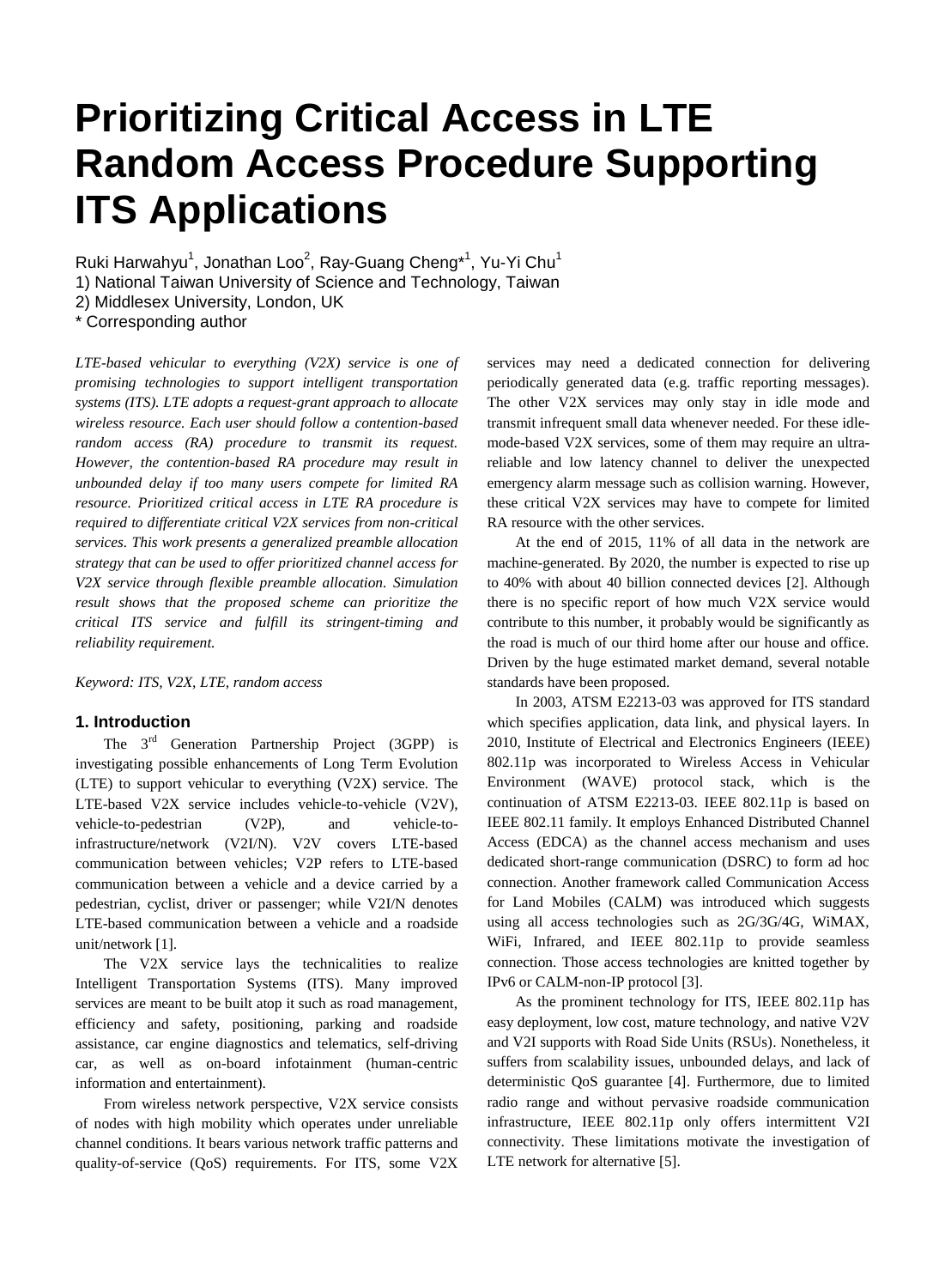In LTE, ITS service can be regarded as machine-type communication (MTC) and the nodes are referred as MTC user equipment (UE). LTE relies on cellular infrastructure offering wide area coverage. This would eliminate the poor and intermittent connectivity as well as network fragmentation for V2V communication with low car density or poor signal propagation conditions. LTE would also enable V2I communications at high car speeds compared to IEEE 802.11p [6]. In addition, LTE is expected to penetrate the market faster than IEEE 802.11p as it is widely adopted in consumer devices and steadily invested by telecom operators. Moreover, LTE has the capacity to support several vehicular nodes per cell. The Rel. 11 LTE-A offers up to 1 Gbps data rate, which is much higher than the 27-Mbps of IEEE 802.11p [5].

There are several challenges for LTE to support vehicular applications. LTE utilizes centralized architecture which may increases latency for V2V communication [5]. LTE uses ALOHA-based access mechanism, which suffers from low access success probability and high mean access delay in presence of higher network load. Furthermore, LTE also serve H2H service. The H2H service may be severely disrupted during massive access from ITS and MTC services in general, which is likely to happen in emergency situation such as road accident.

The development of efficient RA protocols is a challenging task for beyond 4G networks. Vinel, *et al.* [7] proposed an analytical model to derive upper and lower bounds of the capacity for a reservation-based RA system. A distributed queueing random access algorithm has been presented to enhance the performance of the RA system by dividing the collided stations into smaller collision sets [8]. In LTE, all UEs must conduct RA procedure to obtain medium access for data transmission. Figure 1 shows the network traffic burst due to emergency situation in LTE serving ITS. Massive and sporadic access request may cause heavy congestion during RA. It brings low system throughput, higher mean access delay, and poor resource utilization for all services in the same cell. Therefore, only small number of UEs can proceed to the next signalling process before eventually transmit its data. In this case, QoS mechanisms in later signalling stages are less effective.

To support critical ITS service, it is necessary to implement service differentiation and prioritization in RA procedure, which is addressed as QoS-aware RA procedure herein. QoS-aware RA procedure aims to ensure higher access success probability and lower mean access delay for prioritized services, such as safety applications, while giving reasonable access success probability and mean access delay for lower priority services, such as telemetry or infotainment. QoS-aware RA procedure is built on top of the same basic RA procedure defined in LTE. However, it further adopts a preamble allocation strategy to allocate limited preambles to various V2X services by considering their different traffic patterns and QoS requirements.



*Figure 1 Network traffic burst due to emergency situation in LTE serving ITS.*

This paper proposes a generalized preamble allocation strategy to realize the QoS-aware RA procedure. This proposal aims to avoid the said drawbacks for critical ITS services, or other higher-priority services, during high load. This proposal uses an allocation matrix to allocate each preamble independently toward one or more services. Hence, it is flexible to apply various access prioritizations toward multiple services coexisting in the cell.

### **2. LTE Random Access (RA) Procedure**

The RA Procedure is one of the initial signaling steps in LTE network. This section elaborates the contention-based RA procedure, which is performed for initial access from *idle* mode, for RRC Connection Re-establishment, and upon UL data arrival in *connected* mode.



*Figure 2 Basic Random Access Procedure in LTE* [14]

Figure 2 illustrates the steps and message exchanges in contention-based RA procedure. An UE should transmit a randomly-chosen preamble (Step (**1**) in Figure 2) from a set of pre-allocated preambles by an eNB through a random access opportunity (RAO). Collision may happens when more than 1 UE transmit the same preamble at the same RAO. This collision is detected by the involved UEs after the transmission of Msg3. eNB broadcast random access response (RAR) in response of the received preambles (**3**). UE whose preamble is indicated in RAR will transmit Msg3 conveying UE"s ID (**4**). UE whose preamble is not indicated in RAR should perform backoff and retransmit a new preamble. eNB replies the successfully received Msg3 with hybrid automatic repeat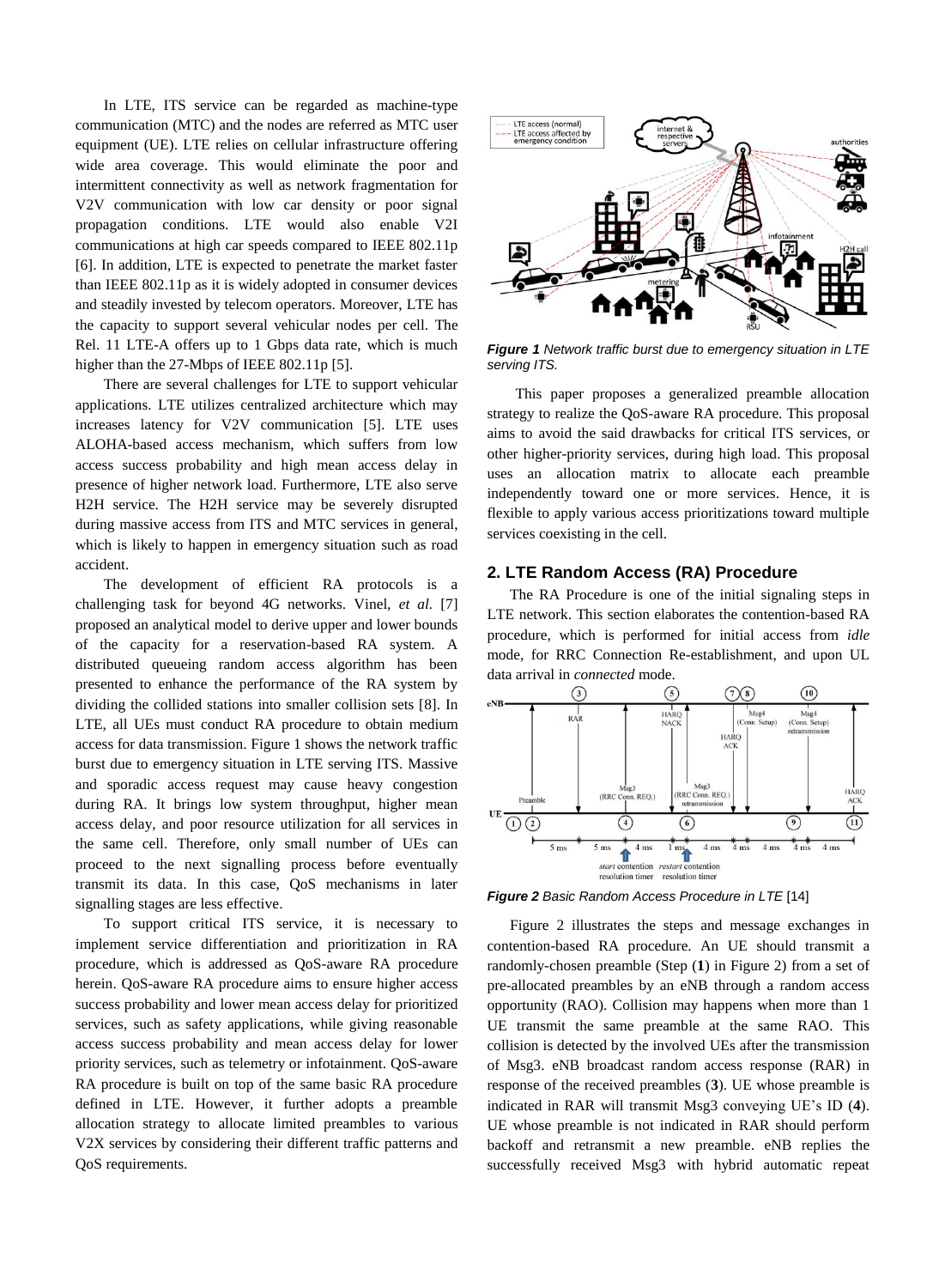request (HARQ) ACK (**7**) and Msg4 (**8**). The UE it replies with HARQ ACK (**11**) if it finds its ID in Msg4. eNB replies a HARQ NACK (**5**) if Msg3 is collided and unrecovered. It also triggers retransmission of Msg3 (**6**). If ACK from the intended UE is not received by eNB (**9**), it retransmits Msg4 (**10**). Transmission of Msg3 and Msg4 can be conducted until each of them meets its HARQ attempt limit.

#### *Related works*

There are several works proposing QoS-aware RA procedure. Several schemes are studied in [9] which consider 2 ACs: H2H and MTC. The schemes are: (i) access class barring, which delays access by MTC UEs based on a barring factor, (ii) separated preambles for H2H and MTC UEs, (iii) dynamic allocation of preambles when network load is predictable, (iv) differentiated backoff scheme for MTC UEs, (v) separated access period for MTC and H2H UEs, and (vi) pull-based schemes, which allows eNB to fully control access attempt of each UE.

Several works have proposed preamble-allocation-based prioritization, which try to manage the allocation of preamble toward multiple ACs to improve the system. Proposal in [10] pre-allocates preambles for different ACs and uses servicedependent backoff procedure along with dynamic access barring. Schemes in [11] prioritize H2H over MTC service by separated preamble groups and assess two scenarios: (i) one group is for H2H and the other for MTC, (ii) one group is for H2H only whereas the other is for both H2H and M2M. The work in [12] extends [11] with simulation study for partiallyshared preamble allocation with more than two ACs. In [13], preambles are divided into three groups: contention-free, contention-based, and priority group. With fixed number of contention-free preambles, number of contention-based and priority preambles are adjusted according to some predefined load thresholds to achieve higher access success probability for both contention-free and contention-based UEs.

Different from the existing studies, this work proposes a generalized preamble allocation strategy to deal with prioritization and allocation optimization for various network patterns and QoS requirements.

#### **3. Generalized preamble allocation**

The preamble allocation is a tradeoff among the performance of different ACs. The performance of highpriority AC can be enhanced by allocating more preambles, which comes at the cost of degraded performance in lower priorities ACs. The preamble allocation patterns can be simply divided into four categories: *fully-overlap*, *partial fully-overlap*, *partial-overlap*, and *non-overlap* allocations. In *fully-overlap* allocation, each preamble is shared by all ACs as in standard LTE. In contrast, each preamble is dedicated allocated to only one AC in *non-overlap* allocation [11]. In *partial fully-overlap* allocation, the preambles allocated to one AC are also used by higher priority ACs [11]. The *partial-overlap* allocation is the

most general case in which each preamble can either be dedicated allocated to one AC or be shared by two or more ACs. An example illustrating the four patterns is shown in Figure 3. In this figure, ten preambles are allocated to two ACs and "1" denotes the preamble is allocated to an AC.

|                                       | Fully-overlap |  |  |                       |  |  |  |  | Non-overlap |  |  |  |                 |  |  |  |  |                     |  |
|---------------------------------------|---------------|--|--|-----------------------|--|--|--|--|-------------|--|--|--|-----------------|--|--|--|--|---------------------|--|
| high-priority AC: $1 1 1 1 1 1 1 1 1$ |               |  |  |                       |  |  |  |  |             |  |  |  |                 |  |  |  |  | 1 1 1 1 1 1 0 0 0 0 |  |
| low-priority AC: $1 1 1 1 1 1 1 1 1$  |               |  |  |                       |  |  |  |  |             |  |  |  |                 |  |  |  |  | 0 0 0 0 0 0 1 1 1 1 |  |
|                                       |               |  |  | Partial fully-overlap |  |  |  |  |             |  |  |  |                 |  |  |  |  |                     |  |
|                                       |               |  |  |                       |  |  |  |  |             |  |  |  | Partial-overlap |  |  |  |  |                     |  |
| high-priority AC: $1 1 1 1 1 1 1 1 1$ |               |  |  |                       |  |  |  |  |             |  |  |  |                 |  |  |  |  | 1 1 1 1 1 1 1 0 0 0 |  |

*Figure 3 Various preamble allocation patterns*

In LTE, the access success probability (i.e., reliability) and the mean access delay (i.e., latency) that a user experience during the RA procedure mainly depend on the number of contending users and number of pre-allocated preambles. The prioritization among different services may be achieved by allocating preambles to each service. The eNB can easily ensure the ultra-reliability and low latency requirement of critical V2X services by reserving all preambles to them. However, reserving all preambles to these critical V2X services also block the opportunity for remaining services to use the LTE network. The principle of preamble-allocation-based is to divide and lower the contention to achieve better performance.

The proposed generalized preamble allocation scheme allows each preamble to be assigned toward one or more ACs independently. In the implementation, the preamble allocation specified in this scheme is then broadcasted by eNB to the UEs in each AC via System Information Block 2 (SIB2) to be used by the UEs in preamble selection (Step (**1**) in Figure 2). The priority of the AC is defined by the network operator. Individual UE needs to specify a proper AC based on its QoS requirements during service subscription. Consider a cell where eNB reserves *R* preambles in each RAO for *K* number of ACs, with a critical ITS service being one of the ACs. A *K*-by-*R* preamble allocation matrix X is defined to represent the allocation of *R* preambles to *K* ACs as

|   | $\left[ x_{1,1}\right]$                           | $x_{1,2}$ | $\cdots$       | $x_{1,r}$                  | $\cdots$ | $x_{1,R}$                                                                                                               |  |
|---|---------------------------------------------------|-----------|----------------|----------------------------|----------|-------------------------------------------------------------------------------------------------------------------------|--|
|   | $x_{2,1}$                                         | $x_{2,2}$ | للباري البياري |                            |          | $\sim$                                                                                                                  |  |
|   | 计注册 注册 医心脏病 医                                     |           |                |                            |          | $\sim 3-1$                                                                                                              |  |
| X | $\begin{array}{c} \n\cdot & x_{k,1}\n\end{array}$ |           | $\ldots$       |                            |          |                                                                                                                         |  |
|   | 上手。                                               |           |                |                            |          | $\begin{array}{ccccccccc} x_{k,2} & \cdots & x_{k,r} & & & \\ \vdots & \ddots & \vdots & \ddots & \vdots & \end{array}$ |  |
|   | $\chi_{K,1}$                                      | $x_{K,2}$ | $\cdots$       | $x_{\boldsymbol{K} \, ,r}$ |          | $x_{K,R}$                                                                                                               |  |

Element in *k*th row and *r*th column,  $x_{k,r}$ , is set to 1 if the *r*th preamble is allocated to the *k*th AC, or 0 otherwise.

The allocation matrix is set based on the estimated peak loading and target QoS requirements of high-priority ACs. The designer has to determine an allocation pattern according to the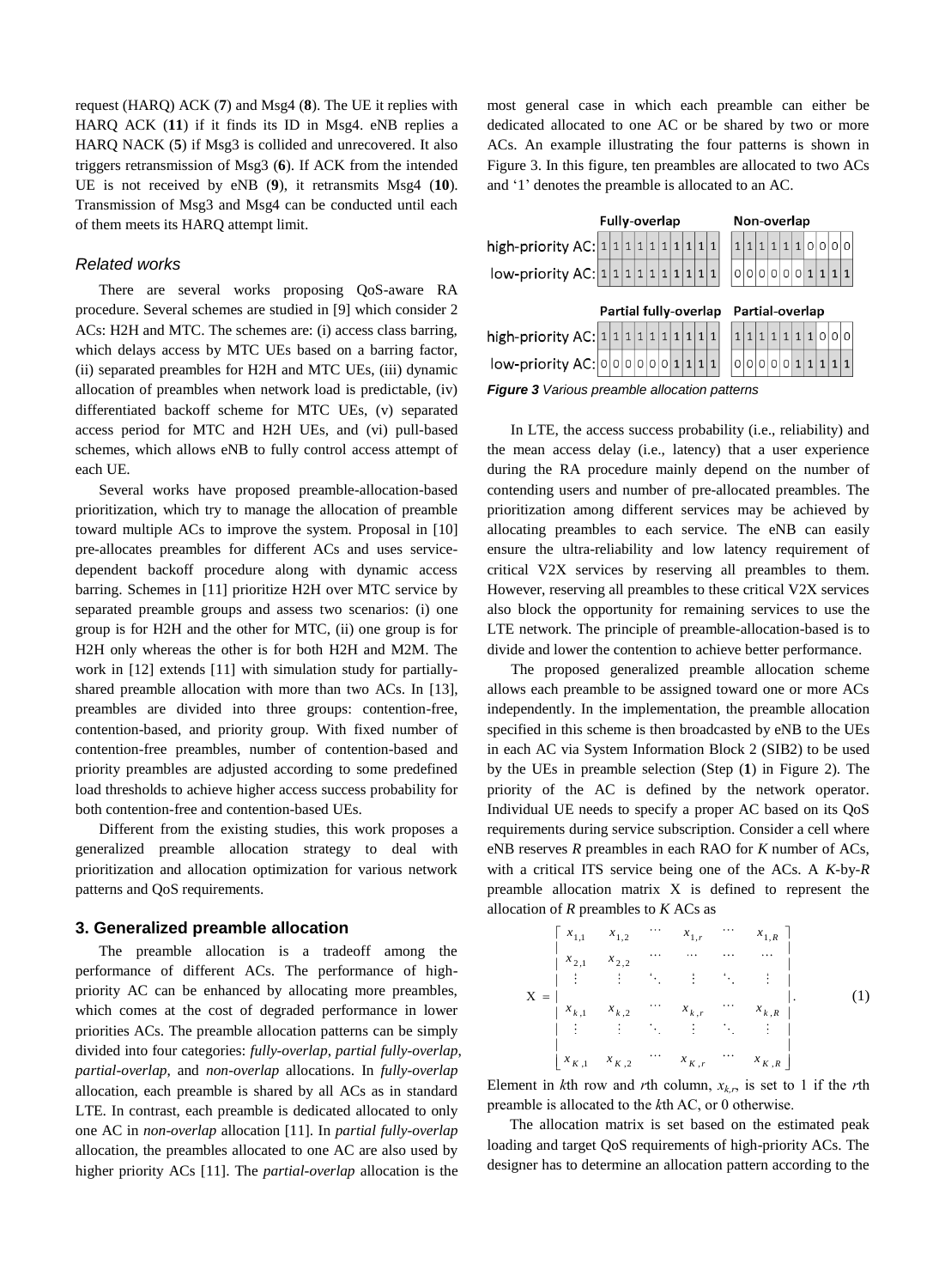arrival process and QoS requirement of the ACs. The fullyoverlapped allocation is adopted for network with ACs with unpredictable offered load or similar QoS requirements. In this case, it is efficient for all ACs to share the same pool of preambles. However, it relies on extra overload control scheme to maintain the QoS requirement of high-priority AC(s). Partial-overlap and partial fully-overlap allocations are selected if the high-priority AC(s) with massive and sporadic access nature and high QoS requirement and low-priority AC(s) with relatively stable offered load. In this case, the network may reserve preambles based on the estimated peak load of the ACs to ensure the instantaneous QoS requirement for high-priority AC(s). The unused preambles can also be shared to lowpriority AC(s). The amount of preambles to be shared to lowpriority AC(s), however, depends on the importance of the high-priority AC(s). The non-overlap allocation is suitable for high-priority AC(s) with stable offered load. In this case, dedicated preambles are allocated to ensure the QoS requirement. With a selected allocation pattern, preambles are first assigned to the highest priority AC under consideration based on its estimated peak loading and QoS requirement.

With a given allocation matrix, matrix permutation is performed to reorder the preambles and divide the preambles into one or more contention domains. A contention domain is a non-empty set of preamble(s) which are allocated to the same set of AC(s). The contention domain can be identified based on matrix X. Take a matrix  $X$  in Eq. (2) as an example,

$$
X = \begin{bmatrix} 1 & 1 & 1 & 0 & 0 \\ 0 & 1 & 1 & 1 & 1 \\ 1 & 0 & 0 & 1 & 1 \end{bmatrix}.
$$
 (2)

In this example, preamble 1, shared by AC1 and AC3, forms the first contention domain; preambles 2 and 3, which are shared by AC1 and AC2, form the second contention domain; and preambles 4 and 5, which are shared by AC2 and AC3, form the third contention domain.

In RA procedure, each UE shall randomly select one preamble from the preamble set allocated to its AC. Hence, for a specific AC, the percentage of UEs which join a contention domain is equal to the ratio between number of preambles in the contention domain and total number of preambles allocated for the AC. For each contention domain, we can estimate the loading contributed by each AC (i.e., based on percentage of preambles allocated to the contention domain) and estimate the performance of the AC based on the simple formula presented in [12]. The overall performance of each AC can then be derived as a weighted sum of the performance of the AC experienced in each contention domain.

#### **4. Result and Discussion**

The proposed scheme is evaluated via a C-based eventdriven LTE RA simulator developed in [14]. Three scenarios are considered in the simulation to demonstrate effect of preamble allocation on the requirements of cooperative ITS application. Scenarios 1 and 2 illustrate the trade-off among four allocation patterns and their effect in prioritizing services with various network patterns during the RA procedure. Scenario 3 shows a way to optimize preamble allocation for achieving the QoS of critical ITS service.

The RA parameters defined in Table 6.2.2.1.1 in [9] and processing latency specified in Table B.1.1.1-1 in [15] are used in all scenarios. The processing latency used in this paper include: eNB processing delay between the end of preamble reception and the end of RAR transmission is 5 ms; UE processing delay between the end of RAR reception and Msg3 transmission is 5 ms; MAC contention resolution timer is 48 ms; eNB processing delay between the end of successful Msg3 reception and Msg4 transmission is 4 ms; HARQ feedback timeout is 4 ms; processing delay before HARQ retransmission is 1 ms.

Scenarios 1 and 2 compare results of the four allocation patterns (i.e., *fully-overlap*/basic LTE, *non-overlap*, *partial fully-overlap*, and *partial-overlap*) for two ACs with various network patterns. The RA parameters used in these two scenarios are: PRACH Configuration Index 6; backoff indicator is 20 ms; and maximum number of preamble transmission is 10 [9]. In both scenarios,  $M_1$  ranges from 50 to 500, where 500 is the estimated peak load of AC1, and  $T_1 = 50$ ms. In both scenarios, that the minimum number of preambles are allocated to AC1 to ensure target QoS requirement of *P*<sub>S,1</sub>≥90%, except for *fully-overlap* allocation.

Scenarios 1 is designed to let two ACs have identical arrival interval, which gives  $M_2 = 250$  and  $T_2 = 50$  ms. In this scenario, the preamble allocations are given below: 54 preambles are all shared by AC1 and AC2 in *fully-overlap* allocation; 38 and 16 preambles are exclusively allocated to AC1 and AC2, respectively, in *non-overlap* allocation; 54 preambles are allocated to AC1, and 29 of them are also allocated to AC2 in *partial fully-overlap* allocation; and preambles 1 to 50 are allocated to AC1 and preambles 29 to 54 are allocated to AC2 (i.e., preambles 29 to 50 are shared by AC1 and AC2) in *partial-overlap* allocation. The results of access success probability,  $P_{S,k}$ , and mean access delay,  $D_k$ , are shown in Figures 4(a) and 4(b), respectively. The horizontal dash line shown in Figure 4(a) represents the QoS requirement for AC1. It can be found in Figures 4(a) and 4(b) that AC1 and AC2 have identical access success probability and mean access delay in *fully-overlap* allocation since they share the same pool of preambles. As a result, it cannot satisfy the target QoS requirement of AC1. The results in Figure 4(a) show that the high access success probability of AC1 ( $P_{S,1} \ge 90\%$ ) is ensured by sacrificing the performance of AC2 in *non-overlap* allocation ( $P_{S,2} = 58.3\%$ ). The access success probability of AC2 will not be increased even if the loading of AC1 decreases. It is because that the unused preambles for AC1 cannot be shared with AC2. It can be found that  $P_{S,2} = 23\%$  and  $P_{S,2} =$ 67.7% are achieved in *partial fully-overlap* allocation and *partial-overlap* allocation, respectively, under the peak load of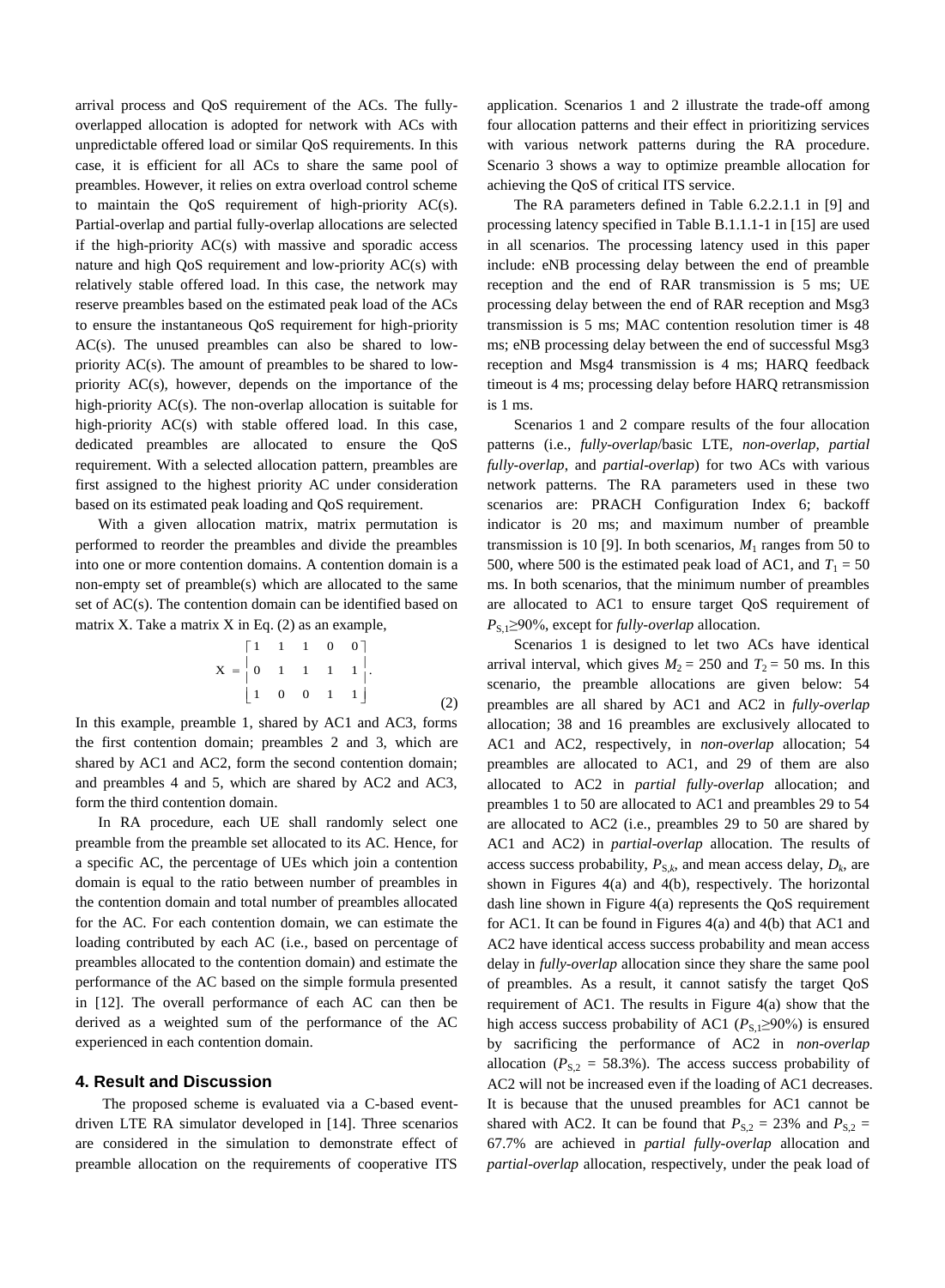AC1.  $P_{S,2}$  increases as the offered load of AC1 decreases in both patterns. From Figure 4(b), it can be found that the mean access delay for AC1 in *non-overlap* allocation is the lowest among the four patterns. The price paid is the highest mean access delay for AC2. The mean access delay of the two ACs in *partial fully-overlap* and *partial-overlap* allocation are quite similar, except that *partial-overlap* allocation obtains a slightly lower mean access delay for AC1 (*D*<sub>1</sub>) but a higher mean access delay for  $AC2 (D<sub>2</sub>)$  around the peak load of  $AC1$ .



*Figure 4 Results for Scenario 1, (a) access success probability, (b) mean access delay*

Scenario 2 is designed to have two ACs with different arrival interval, which gives  $M_2 = 500$  and  $T_2 = 100$  ms. Note that only AC2"s arrival duration is different between Scenarios 1 and 2. Hence, only *partial fully-overlap* and *partial-overlap* allocation need to be adjusted to meet the QoS requirement of AC1. The adjusted preamble allocation is given by: 54 preambles are allocated to AC1, and 23 of them are also allocated to AC2 in *partial fully-overlap* allocation; and preambles 1 to 48 are allocated to AC1 and preambles 33 to 54 are allocated to AC2 (i.e., preambles 33 to 48 are shared by AC1 and AC2) in *partial-overlap* allocation. The access success probability and mean access delay of the two ACs are shown in Figures 5(a) and 5(b), respectively. Different to Scenario 1, it can be found in Figure 5(a) that the success probabilities of AC1 and AC2 are not identical even in *fully-* *overlap* allocation. The access success probability of low priority AC is higher than that of low priority  $(P_{S,2} > P_{S,1})$  when the loading of AC1 is far below the estimated peak load (smaller values of  $M_2/M_1$ ). It is because that the arrival intervals of AC1 and AC2 are totally overlapped in the first 50 ms and thus, experience a lower access success probability. In contrast, arrivals of AC2 during 50 ms to 100 ms always have a high access success probability. Hence, on average, the overall access success probability of AC2 is higher than that of AC1. The performance of AC2 is not as good as that in Scenario 1 in *non-overlap*, *partial fully-overlap* and *partial-overlap* allocations since we assign a higher offered load to AC 2.



*Figure 5 Results for Scenario 2 (a) access success probability, (b) mean access delay*

Scenario 3 shows a way that we used to optimize the preamble allocation for achieving the QoS of critical ITS service. A special case of *partial fully-overlap* in [11] is optimized using the proposed scheme. To represent an LTE network which is specially designed for low-latency requirement of ITS, minimum PRACH interval of 1 ms (PRACH Configuration Index 14) and the minimum non-zero backoff indicator of 10 ms are used as the RA parameters. The QoS requirement considered in Scenario 3 is  $P_{S,1} \ge 90\%$  and  $D_1 \leq 40$  ms. As in Scenario 1, the arrival interval for both ACs, are restricted to the first 50 ms and  $M_2 = 250$ .  $M_1$  ranging from 100 to 1600 is considered, where 1600 is the estimated peak load of AC1. Figure 6 shows the performance of the proposed